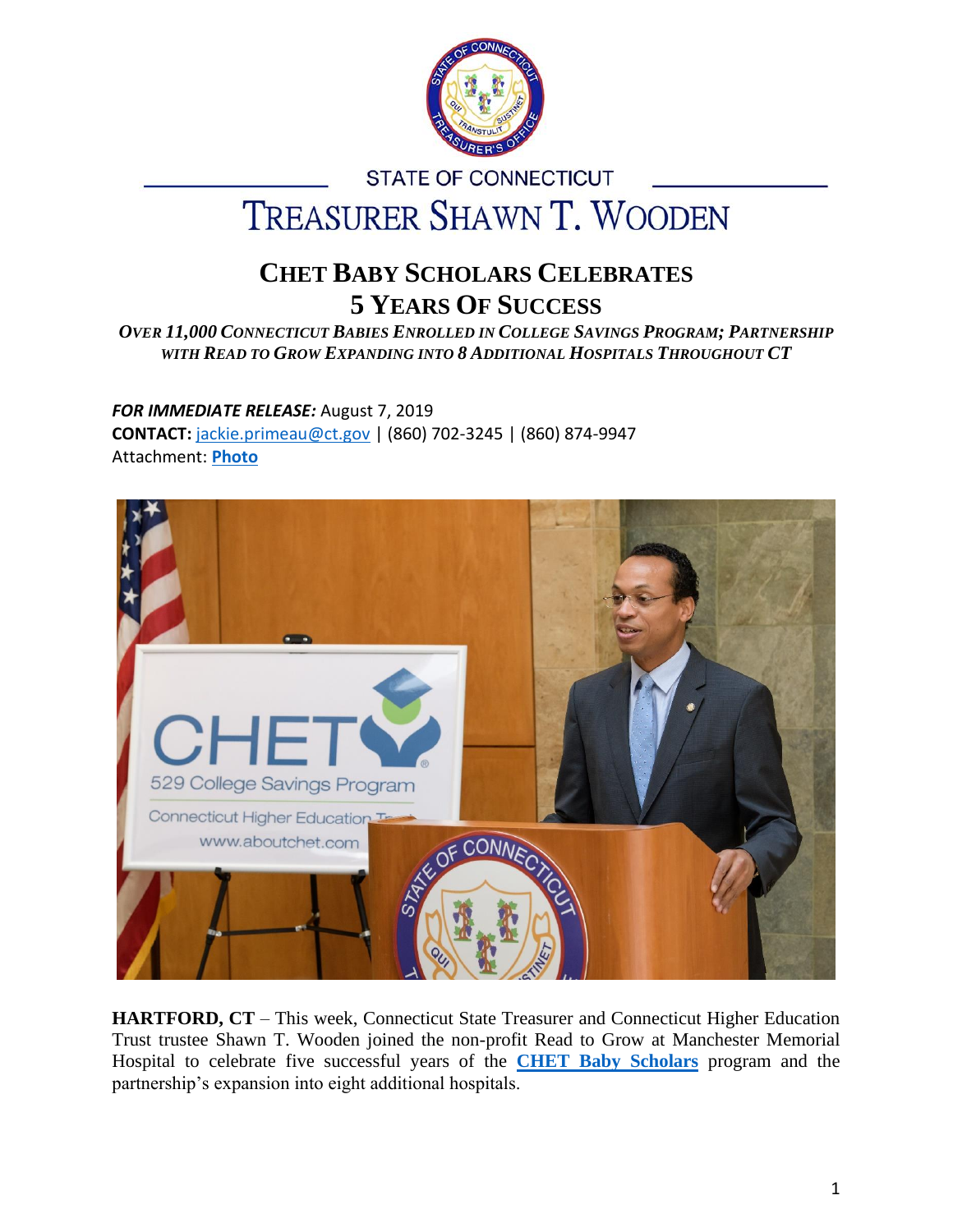

CHET Baby Scholars is a marquee program of the **[Connecticut](http://www.aboutchet.com/)  [Higher Education Trust](http://www.aboutchet.com/)** (CHET), the state's direct-sold 529 college savings program. Since its inception, more than **11,000 babies** in Connecticut have been enrolled in CHET Baby Scholars, totaling **\$92 million in savings** set aside for college expenses.

"When it comes to saving for college, you can never start too early," said **State Treasurer Shawn Wooden**. "In just five years, it's amazing to see the growth of this program and know the impact it's having on the future of 11,000 children. With our expanded partnership with Read to Grow, we'll be able to reach even more families and invest in their children's future, which is Connecticut's future."

The CHET Baby Scholars program partners with **[Read to Grow,](https://readtogrow.org/)** a non-profit organization that promotes language skills and literacy for children beginning at birth. Read to Grow volunteers are deployed into hospitals across Connecticut to encourage new parents to read with their newborns. Volunteers also discuss CHET Baby Scholars with new parents and encourage them to enroll.

"Read to Grow is delighted about our expanded partnership with (the Connecticut State Treasurer's Office). This year alone almost 25,000 expectant mothers and families with newborns will receive information through our nonprofit work that explains the wonderful opportunities of the CHET Baby Scholars college savings plan," said Kyn Tolson, executive director of Read to Grow.

This week's announcement will expand the CHET Baby Scholars-Read to Grow partnership into a total of 14 hospitals, which include:

#### **Existing CHET Baby Scholar-Read to Grow Hospital Sites**

- Yale-New Haven Bridgeport
- 
- 
- Lawrence + Memorial (New London) Sharon (Sharon)
- Hartford Hospital Griffin (Derby)
- Saint Francis Hospital and Medical William W. Backus (Norwich)

### **\*New\* CHET Baby Scholar-Read to Grow Hospital Sites**

- 
- Saint Raphael campus (New Haven) Saint Vincent`s Medical Center (Bridgeport)
- Middlesex (Middletown) Charlotte Hungerford (Torrington)
	-
	-
	-
	- Center (Hartford) Manchester Memorial (Manchester)
		- Day Kimball (Putnam)

#### **About CHET**

The Connecticut Higher Education Trust (CHET) direct-sold college savings plan was established in 1997 and as of June 2019 has grown to more than \$3.34 billion in assets and 128,800 accounts. Nearly \$2.05 billion has been withdrawn from CHET accounts to help more than 53,600 students pay for college expenses.

The State of Connecticut offers CHET to help families save for future college costs. Funds deposited into a CHET account have tax advantages and can be used at accredited colleges and